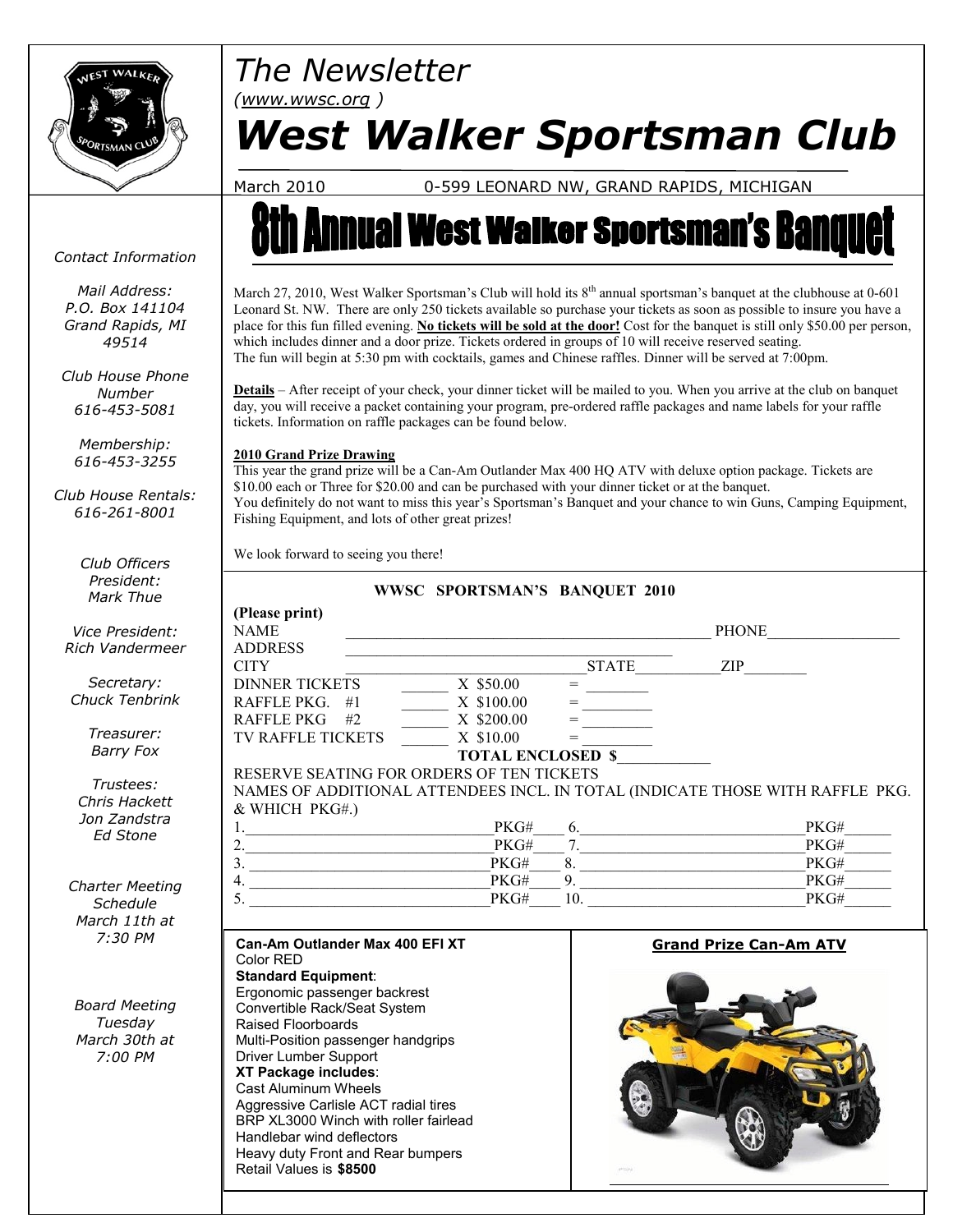

*Archery Monday Wednesday Thursday AM & PM*



*Shotgun* 

*Wednesday*

*9AM - Noon*

*6PM - 10PM*

*Saturday*

*10AM - 2PM*

*Sunday*

*10AM - 2 PM*

*\*\*\*\*\*\*\*\*\*\*\*\**

*Use of the Charter Range is reserved for Charter Members and/or for supervised club activities*

*Newsletter editor*

*Neal Downer (616) 890-9150 ndowner@sbcglobal.net*

*Support & Pray for Our Troops*

l



#### **February 2010 Big Gun Raffle**

 Congratulations to **James Draper** ticket number 207. James won the Remington SPR Over/Under 20ga. Shotgun. Don't forget tickets are still available for the remaining 10 drawings. See page 4 for details.

**When using West Walker's shooting ranges, please check in at the range monitor building before shooting.**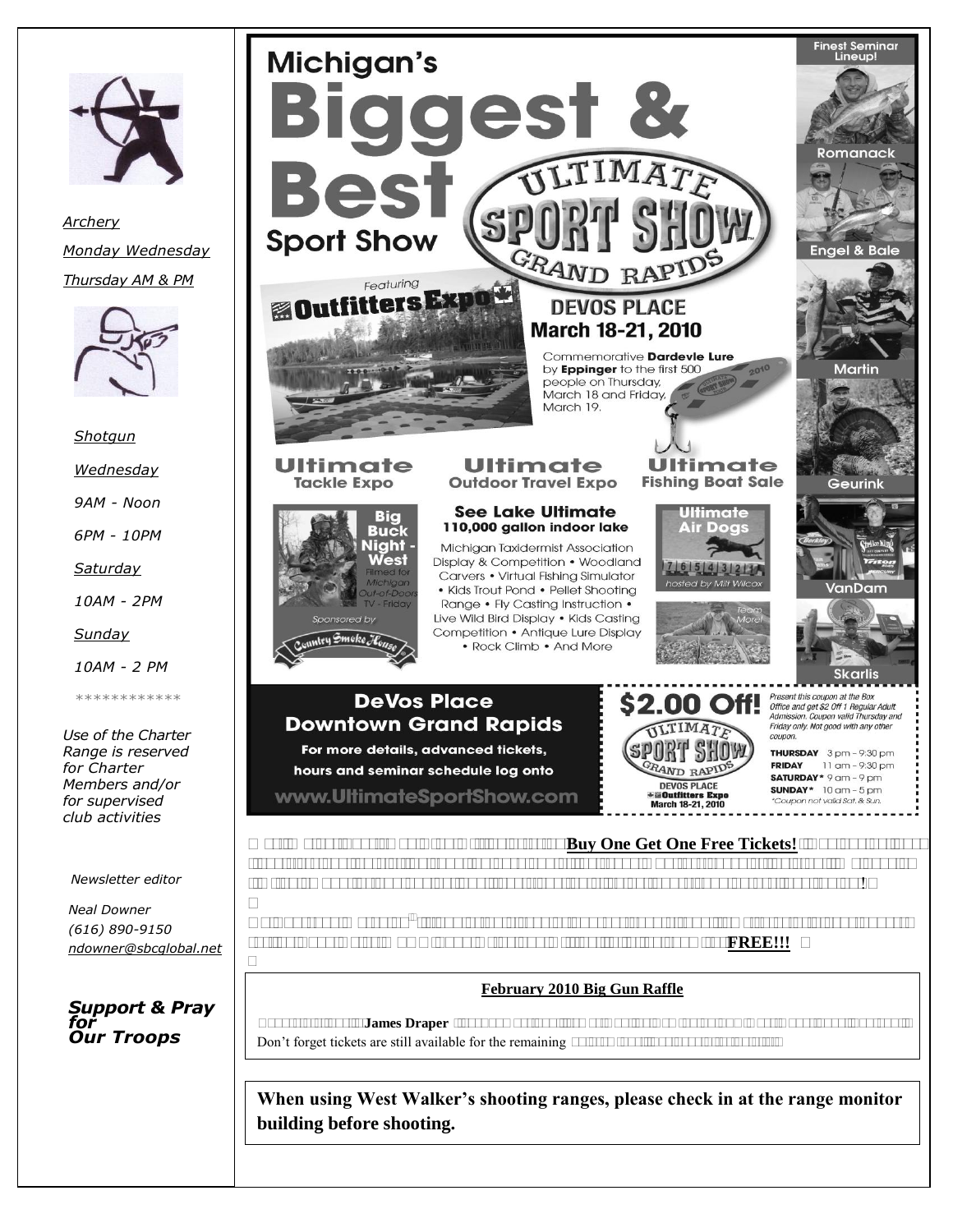|                                                         | <b>WWSC March 2010</b>                                      |                                                                    |                                                                                |                                        |               |                                                                                       |
|---------------------------------------------------------|-------------------------------------------------------------|--------------------------------------------------------------------|--------------------------------------------------------------------------------|----------------------------------------|---------------|---------------------------------------------------------------------------------------|
| <b>Sunday</b>                                           | <b>Monday</b>                                               | <b>Tuesday</b>                                                     | Wednesday                                                                      | <b>Thursday</b>                        | <b>Friday</b> | <b>Saturday</b>                                                                       |
|                                                         | $\mathbf{1}$                                                | $\overline{2}$<br>Indoor Archery League<br>6:30                    | 3<br>Archery<br>Winter Shotgun<br>League:<br>9AM-Noon<br>6PM-10PM              | $\overline{4}$                         | 5             | 6<br>Winter Shotgun League<br>Starts:<br>10am-2pm                                     |
| $\overline{7}$<br>Winter Shotgun<br>League:<br>10am-2pm | 8                                                           | 9<br>Indoor Archery League<br>6:30                                 | 10<br>Archery<br>Winter Shotgun<br>League:<br>9AM-Noon<br>6PM-10PM             | 11<br><b>Charter Meeting</b><br>7:30pm | 12            | 13<br>Winter Shotgun<br>League:<br>10am-2pm                                           |
| 14<br>Winter Shotgun<br>League:<br>10am-2pm             | 15                                                          | 16<br>Indoor Archery League<br>6:30 pm                             | 17<br>Archery<br>Winter Shotgun<br>League:<br>9AM-Noon<br>6PM-10PM             | 18                                     | 19            | 20<br>Winter Shotgun<br>League:<br>10am-2pm                                           |
| 21<br>Winter Shotgun<br>League:<br>10am-2pm             | 22<br>West Michigan<br>Walleye Assoc.<br>Meeting<br>7pm-9pm | 23<br>Indoor Archery League<br>6:30                                | 24<br>Archery<br>Last day of<br>Winter Shotgun League:<br>9AM-Noon<br>6PM-10PM | 25                                     | 26            | 27<br><b>WWSC Annual</b><br>Sportsman's Banquet<br>Winter Shotgun League:<br>10am-2pm |
| 28<br>Trap and Skeet<br>10am-2pm                        | 29                                                          | 30<br><b>Board Meeting</b><br>7PM<br>Indoor Archery League<br>6:30 | 31<br>Archery<br>Trap and Skeet<br>9AM-Noon<br>6PM-10PM                        |                                        |               |                                                                                       |
|                                                         |                                                             |                                                                    |                                                                                |                                        |               |                                                                                       |